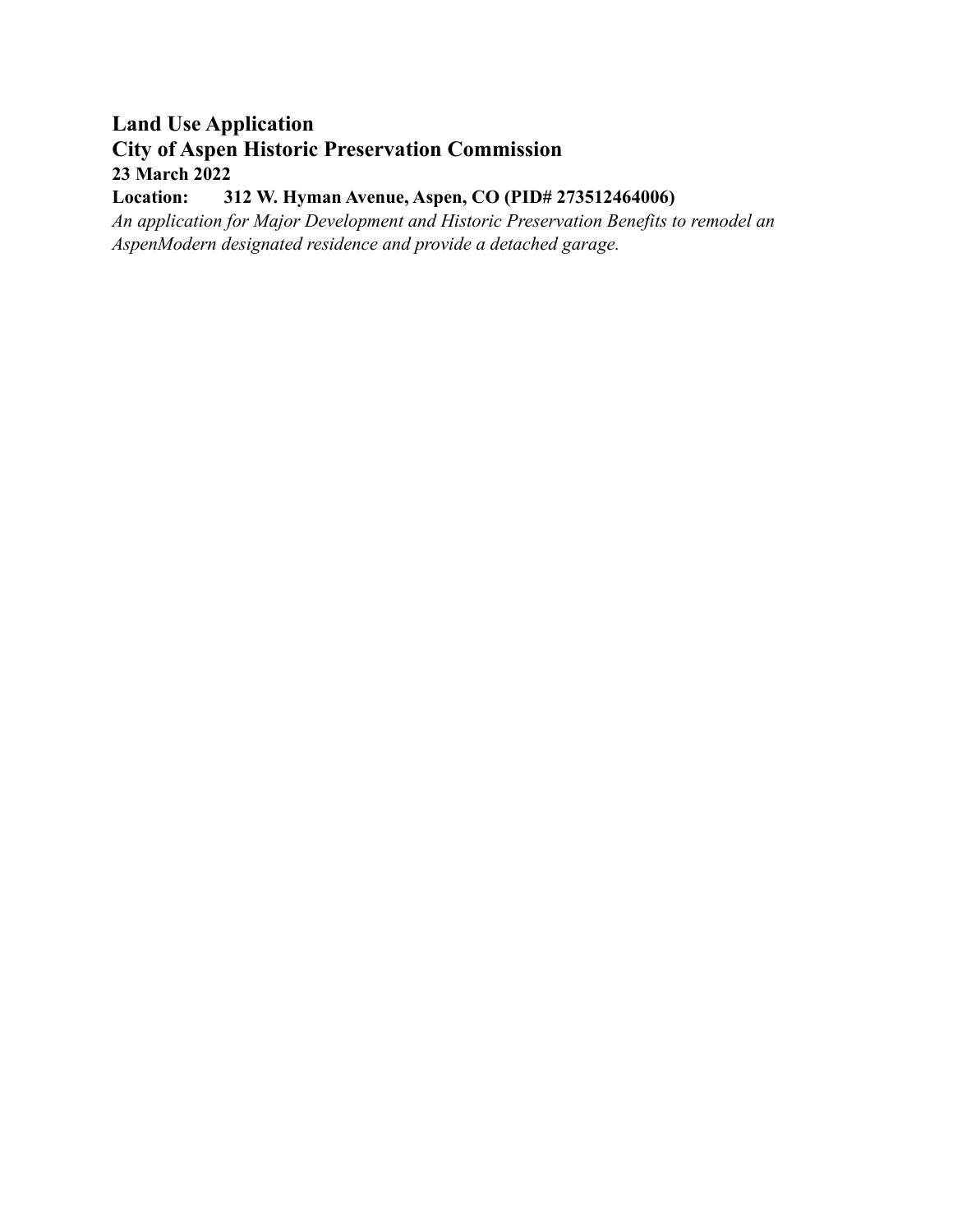# **PROJECT OVERVIEW**

This application is submitted on behalf of POWDERDAYSKIING LLC (the "Applicant") for the property located at 312 W. Hyman Avenue, Aspen, Colorado, Parcel ID# 273512464006 (the "Property"). The Applicant seeks Major Development approval to remodel the existing AspenModern historically designated single-family residence, provide a detached garage, and make improvements to the landscape to enhance the visual characteristics of the historic resource.

This application is submitted in conformance with the Pre-application Conference Summary dated 23 August 2021. An initial conceptual design review was held on 26 January 2022, presented by the applicant and a representative for the applicant. A hearing is schedule for 23 March 2022, continuing the conceptual design, with direction from the HPO and HPC on restudying the fenestration and elevations, with respect to historic context and the promotion of the chalet style in Aspen.

#### **Property Background**

The Property survey for Lots  $P + Q$  Block 46 at 5,976+- SF and is located in the Medium-Density Residential (R-6), as per Sec. 26.710.040. Per the R-6, maximum allowable floor area is 3,240 SF for single-family residence. The existing residence contains approximately 1,669 SF of floor area. Based on this, approximately 1,571 SF of additional floor area could potentially be added.

The existing single-family residence construction was completed in 1956 and is a representation of the "Chalet" style of architecture in Aspen. The house was constructed by Genevieve Birlauf Leininger and Julius Herman Birlauf. The Birlauf's would arrive by rail to Aspen, their arrival noticed in the The Aspen Times and the Aspen Daily Times and the Rocky Mountain Sun in the 1950's and 1960's. The Aspen Times chronicled their travels to Aspen, Arkansas, Massachusetts and California. JH Birlauf on one trip traveled 5000 miles and visited 16 cities. Genevieve married Joseph Leninger, who served with the Department of Defense in Vienna through 1955.

The single family house has seen several rounds of exterior modifications by the Birlauf family, primarily consisting of fenestration modifications. The Property was historically designated in 2006 and the City of Aspen considers the existing residence to be an excellent example of the Chalet style of architecture which was commonly associated with early ski areas in the United States.

The Property has had three owners. Genevieve sold the Property in 1986 to Jordan "Jordie" Gerberg. Jordie sold the Property to the City of Aspen at which time the Property was historically designated.

Ord 45- 2006 Designated Landmark for 312 West Hyman.

During the City's ownership, interior remodeling has occurred, including the addition of a new kitchen on the ground floor, replacement, or repair of exterior features such as decks and patios, and a new roof and gutters added. The Applicant purchased the historic resource (Property) from the City.

## **Proposed Remodel**

The Applicant wishes to update and provide improvements to the existing residence so that the space will function more appropriately and comfortably for his family. The history as a family home and the story of the construction of the residence was an important factor in the purchase of the Property and the Applicant looks forward to ensuring this particular AspenModern resource is preserved and lived in for many years to come.

Following are the proposed modifications to be made to the residence:

- A small two-story addition on the north façade is proposed to provide additional seating, storage, and living space; inspired by Hotel Post, remaining in the building footprint (under the existing the North eave. Hotel Post features in Friedel Pfeifer's autobiography and the Austrian Chalet's influence in Aspen).
- A new wrap-around deck on the northeastern corner of the residence will allow additional outdoor access;
- A new entry on the west facade, using the existing rough opening, matching the historic divided light windows (a main entry door and sidelights)
- Removal of the dropped ceiling, exposing the cold roof and providing energy updates (batt insulation, removal of the cold attic), removal of the attic vents and replacement with hoppers (no change in visual appearance on the North or South Facades, as the Romeo and Juliet balcony is untouched).
- New windows are proposed to be installed throughout the residence which will enhance thermal performance and energy efficiency and allow more light into the interior of the residence; Infrared photography demonstrates the current performance of the single-pane sieves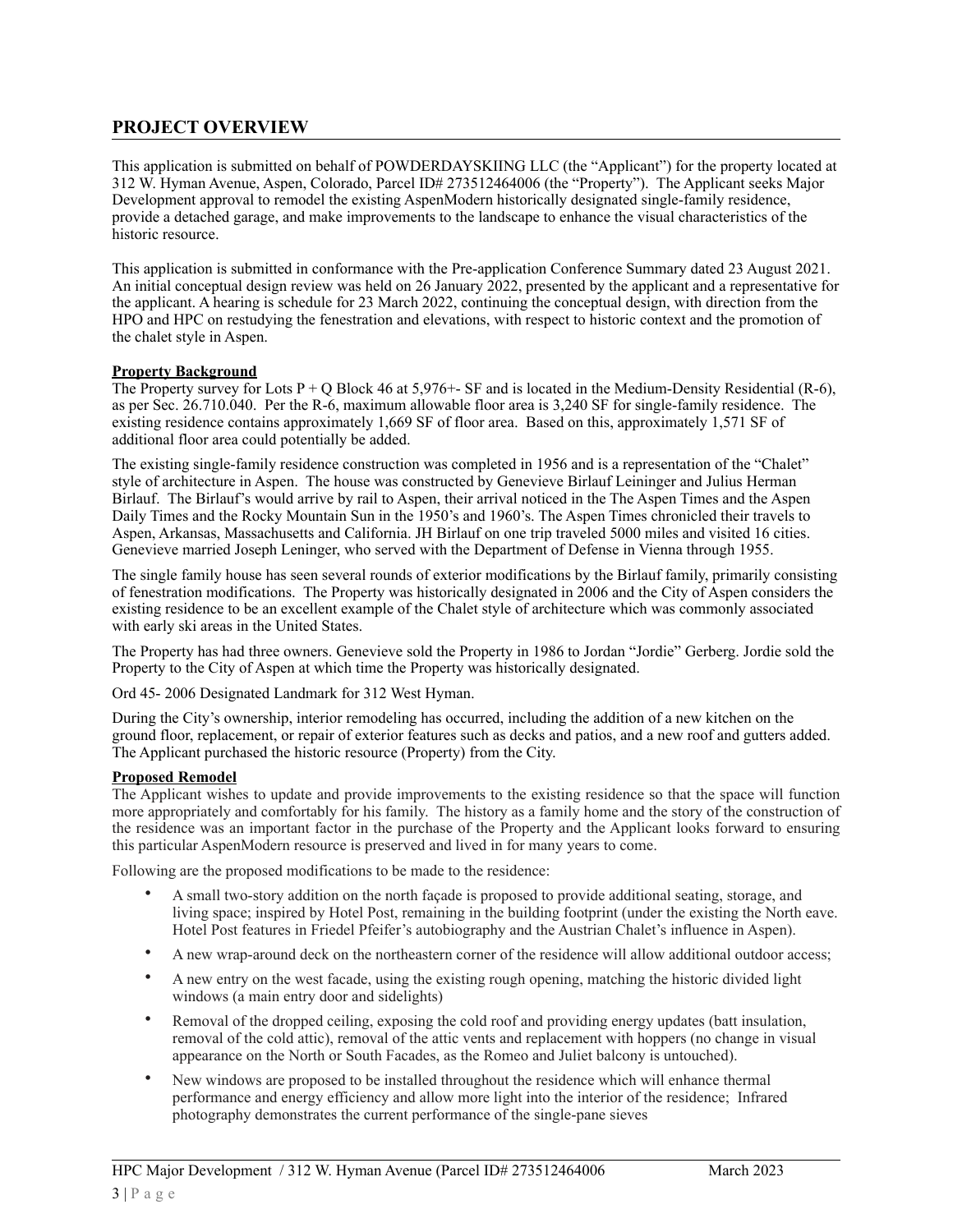- New flush-mounted skylights will be added to the roof to provide light to the upper level living space;
- The remaining garage space on the ground level will be converted to bedrooms; habitable spaces to capture the views of Shadow Mountain; people over automobiles.
- A new detached garage with roof mounted solar, energy storage and ski storage and trash enclosure will be located immediately off of the (North) alley; a permeable surface to connect the alley and the new garage; and
- New landscaping and outdoor gathering areas will be provided to compliment the historic resource.
- The client has agreed to a 5' sidewalk on the south extent of the property. The applicant will work with the HPO on the details required to traverse the historic driveway and railroad ties. Working with the City Forester, a sidewalk or floating sidewalk will be weighed against the needs of the blue spruce. (The applicant prefers to install a sidewalk at the same time as the remodel to the historic chalet, rather than accept a sidewalk agreement. (It is the strong preference and advice from Engineering to construct the sidewalk as part of the chalet remodel).

The ground level will contain two habitable spaces bedrooms and the upper level one habitable space (three bedrooms total). The new addition on the north and east façades will "tuck" under the existing eaves, be minimally visible, and blend into the chalet-style architecture. The fenestration is designed to match the existing divided light patterns, but their size is scale is of today. A new interior staircase will replace the basement like stair approach today, with a code standard rise-run and landing.

With the relocation of the garage, the existing mechanical and garage space on the ground level of the residence will be converted to bedrooms. The existing garage doors, will be maintained visually and historically. They will be converted to allow outdoor access from the two of the bedrooms on the ground level and provide for code required egress from the new bedrooms. Therefore, the historic use pattern of vehicular access directly off of Hyman Avenue will still be recognized and appreciated by passing pedestrians. Sliding doors will be placed behind the garage doors, concealing modernity and thermal comfort.

The new detached garage located in the North East corner of the with entry off of the alley, meeting City of Aspen Residential Design Standards, will provide parking for a single vehicle. The garage will contain storage and incorporate a trash enclosure. The applicant has committed to zero exterior energy use for snow melting driveways. The applicant will use permeable materials, such as gravel, connecting the alley to the single car garage, and in accordance with the site requirements of the City Forester.

The applicant and their representatives are continuing to speak with the Parks Department and the City Forester with respect to the garage entry off of the alley and protecting the city's forest assets, drainage patterns and groundwater.

A side yard setback variance has been requested for the detached garage. (With City of Aspen, Zoning) In the R-6 zone district, a combined fifteen foot setback is code today. The existing askew primary residence is 2.4' from the property boundary and the deck overhang is even less compliant with the current land use code. The applicant is looking to locate the detached garage five feet from the North (five foot rear setback) and five feet from the West property lines (five foot side setback, but not compliant with today's land use code for R-6). The garage location would improve sight lines for the property owner to the North and minimize any impact on the St Moritz. (The St Moritz has an approximately six foot retaining wall on the Western property line, so a single story garage with a 12.5' ridge line would marginally impact the sight lines from the hotel).

## **So variances requested:**

Variance for 5' West side yard setback where 10' setback is required for the purpose of constructing a garage. Variance for 10' combined side yard setback where 15' is required for the for the purpose of constructing a garage.

There are no changes/impact to the structure where it projects further into the East side yard (any structural work to this part of the deck etc). The East side of the deck is moving North, not East, so no further encroachment into the East setback.

The landscape will feature a rustic, mountain aesthetic evocative of an alpine setting. "Tire tracks" will be employed to recall the historic vehicular use of the front yard while also minimizing the impacts of vehicles parked